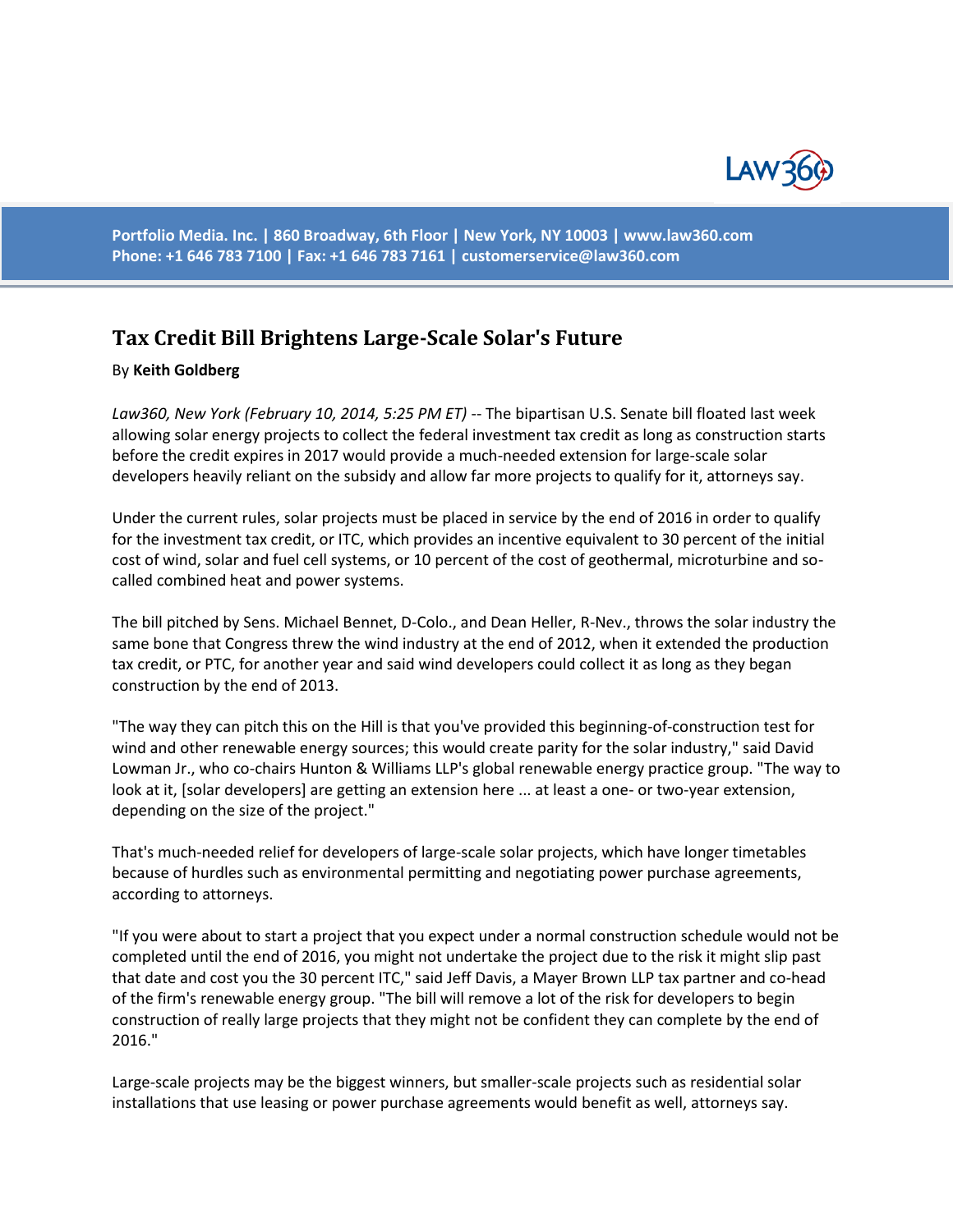The ITC has been just as crucial to the rapid development of the solar industry as the PTC — which hasn't been renewed after being allowed to expire at the end of 2013 — has been to the development of the wind industry.

"Many of the solar companies started out as fairly small-scale operators and not necessarily wellcapitalized," Lowman said. "They brought in a lot of the cash through companies capitalizing on the tax credit."

And while the ITC has become less important as the prices of solar panels and other components continue to drop, developers need the credit to attract investors who still may be cautious on renewable projects, according to attorneys.

"Not to say you couldn't have some projects that could survive, but they'd be the exception rather than the rule," said Greg Jenner, a former head of the U.S. Department of the Treasury's office of tax policy who co-chairs Stoel Rives LLP's energy team. "The industry is still evolving substantially."

If the bill makes it into law, then the question becomes, what constitutes the start of a project's construction? The Internal Revenue Service attempted to answer that question in regard to the PTC in a series of guidances issued last year.

In April, the IRS stated that projects would be eligible in 2014 for the PTC if developers start significant physical construction work this year or spend more than 5 percent of the project's total cost in 2013.

The agency modified the guidance in September, saying that developers wouldn't have to show continuous efforts toward construction work after this year to stay eligible for the PTC as long as the projects were in service by Jan. 1, 2016. The IRS also said that a project's construction start date and resulting tax credit are project-specific, not taxpayer-specific, according to experts. That means even if a qualified project changes hands or acquires investors, the new investors will still enjoy the tax benefits.

Much of this guidance can be applied to determining ITC eligibility for solar projects, attorneys say.

"There won't be a whole new learning curve because it's a different technology," McDermott Will & Emery LLP energy tax team leader Phil Tingle said. "I don't think [the IRS would] be obliged to create a whole new tax analysis for solar."

However, the IRS still left some unanswered questions out there, such as how much physical construction work is needed to qualify for a tax credit. Simply saying the existing guidance can be applied to ITC-seeking solar projects wouldn't solve that issue, attorneys say.

"It appears that the bill's sponsors contemplate 'meaningful' construction. What does that mean?" Davis asked. "Is that the same as physical work of a significant nature, which is what the IRS requires for the PTC and wind? There continues to be a lot of uncertainty about how the begun-construction requirement is met for the PTC."

Firmly establishing how all renewable projects can qualify for the credits would reassure not only developers but also their prospective tax equity investors, who tend to be a conservative and nervous lot, according to attorneys.

"If this bill is enacted, it would be helpful for Congress to give some signal to the IRS as to what it takes